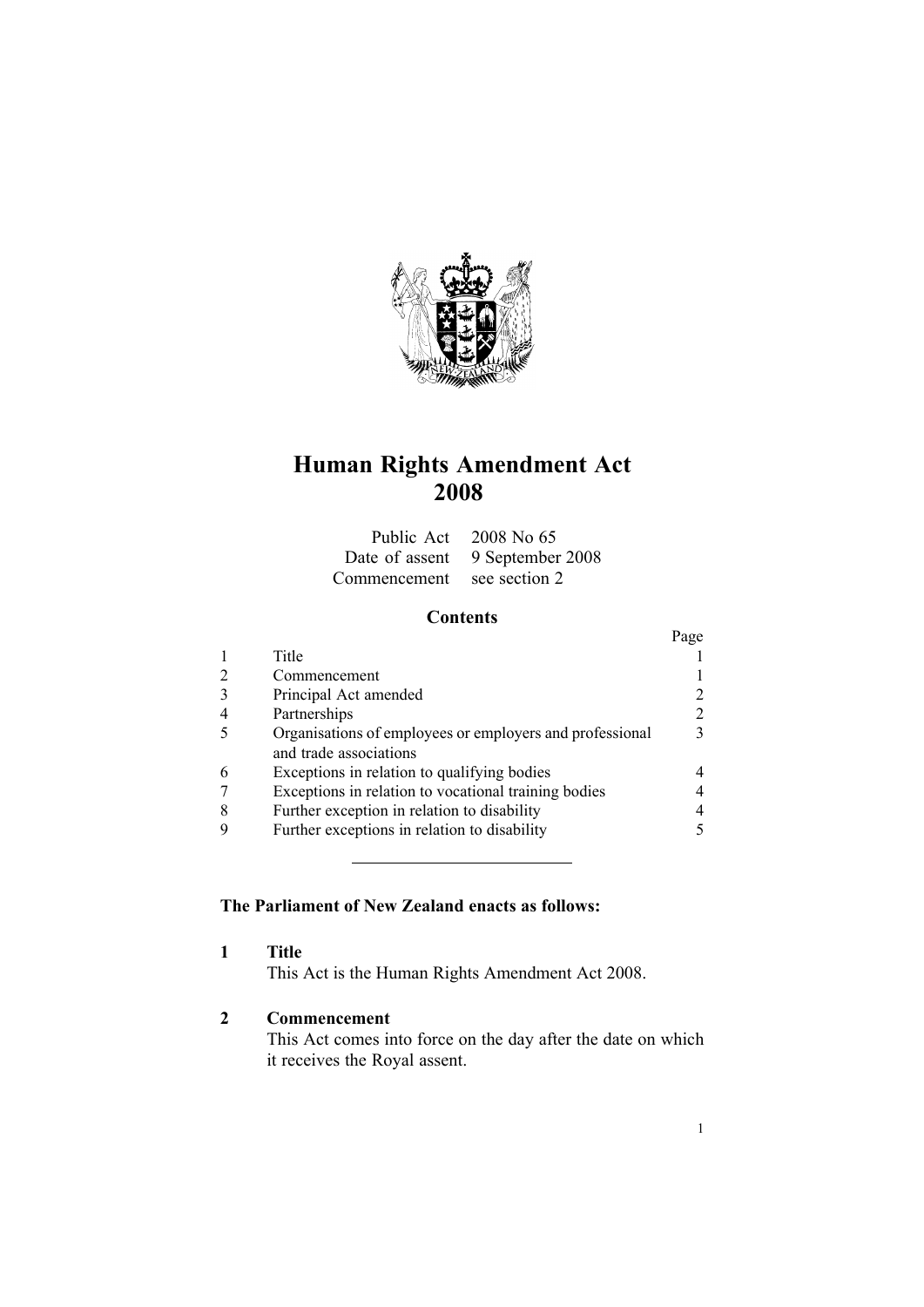### <span id="page-1-0"></span>**3 Principal Act amended**

This Act amends the Human [Rights](http://www.legislation.govt.nz/pdfLink.aspx?id=DLM304211) Act 1993.

#### **4 Partnerships**

- (1) [Section](http://www.legislation.govt.nz/pdfLink.aspx?id=DLM304606) 36 is amended by inserting the following subsection after subsection (2):
- "(2A) It is unlawful for <sup>a</sup> firm, or for persons jointly promoting the formation of <sup>a</sup> firm, to fail to provide special services or facilities that could reasonably be provided by the firm, or those persons, in the circumstances and that, if provided, would enable <sup>a</sup> person with <sup>a</sup> disability—
	- "(a) to be accepted as <sup>a</sup> partner and remain in partnership; or
	- "(b) to be offered the same terms and conditions as <sup>a</sup> partner (including terms and conditions as to status in the firm or entitlements to shares in capital or profits) that are made available to other members or prospective members of the firm."
- (2) [Section](http://www.legislation.govt.nz/pdfLink.aspx?id=DLM304606) 36 is amended by repealing subsection (3) and substituting the following subsections:
- "(3) Nothing in this section prevents the fixing of reasonable terms and conditions in relation to a partner or prospective partner, who by reason of disability or age—
	- "(a) has <sup>a</sup> restricted capacity to participate or continue to participate in the partnership, that cannot be restored to normal by the provision of any special services or facilities required to be provided under subsection  $(2A)$ ; or
	- "(b) requires special conditions if he or she is to participate or continue to participate in the partnership, even if any special services or facilities required to be provided under subsection (2A) are provided.
- "(4) Nothing in this section applies in respec<sup>t</sup> of <sup>a</sup> person with <sup>a</sup> disability, if the disability of the person is such that—
	- "(a) there would be <sup>a</sup> risk of harm to that person or others, including the risk of infecting others with an illness if that person were to accep<sup>t</sup> or remain in partnership or be given the same terms and conditions as <sup>a</sup> partner (including terms and conditions as to status in the firm or entitlement to shares in capital or profits) that were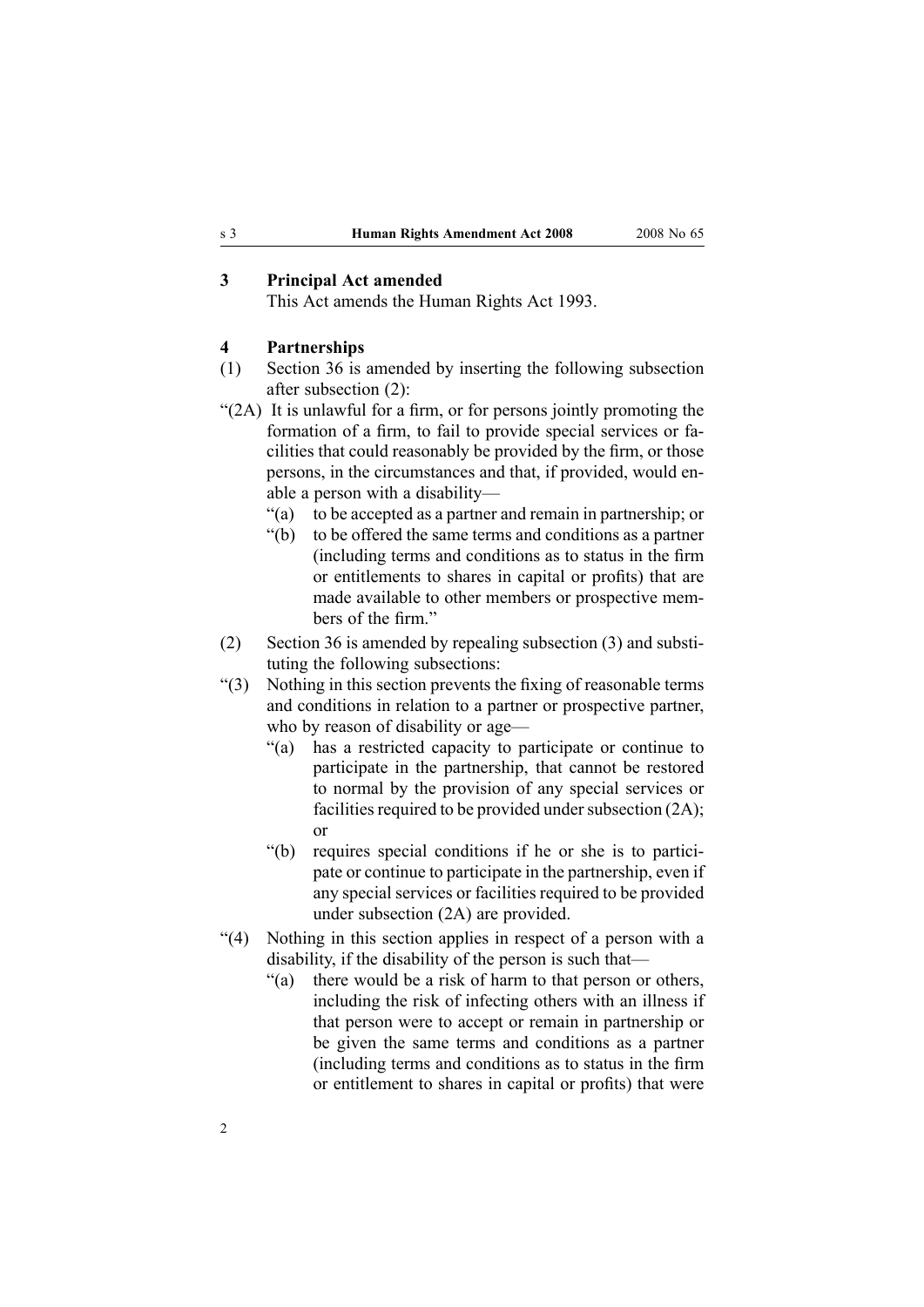made available to other members or prospective members of the firm; and

- "(b) it is not reasonable to take that risk.
- <span id="page-2-0"></span>"(5) Subsection (4) does not apply if the firm, or persons jointly promoting the formation of <sup>a</sup> firm, could, without unreasonable disruption, take reasonable measures to reduce the risk to a normal level."
- **5 Organisations of employees or employers and professional and trade associations**
- (1) [Section](http://www.legislation.govt.nz/pdfLink.aspx?id=DLM304608) 37 is amended by inserting the following subsection after subsection (1):
- " $(1A)$  It is unlawful for an organisation to which this section applies, or for any person acting or purporting to act on behalf of any such organisation, to fail to provide special services or facilities that could reasonably be provided by the organisation in the circumstances and that, if provided, would enable <sup>a</sup> person with <sup>a</sup> disability to—
	- "(a) be accepted and remain in membership; or
	- "(b) be given equal access to benefits, facilities, or services provided by the organisation (including the right to stand for election and hold office)."
- (2) [Section](http://www.legislation.govt.nz/pdfLink.aspx?id=DLM304608) 37 is amended by inserting the following subsections after subsection (2):
- "(2A) Nothing in this section applies in respec<sup>t</sup> of <sup>a</sup> person with <sup>a</sup> disability, if the disability of the person is such that—
	- "(a) there would be <sup>a</sup> risk of harm to that person or others, including the risk of infecting others with an illness if that person were to accep<sup>t</sup> or remain in membership or be given equal accessto benefits, facilities, orservices provided by the organisation (including the right to stand for election and hold office); and
	- "(b) it is not reasonable to take that risk.
- "(2B) Subsection (2A) does not apply if the organisation could, without unreasonable disruption, take reasonable measures to reduce the risk to a normal level."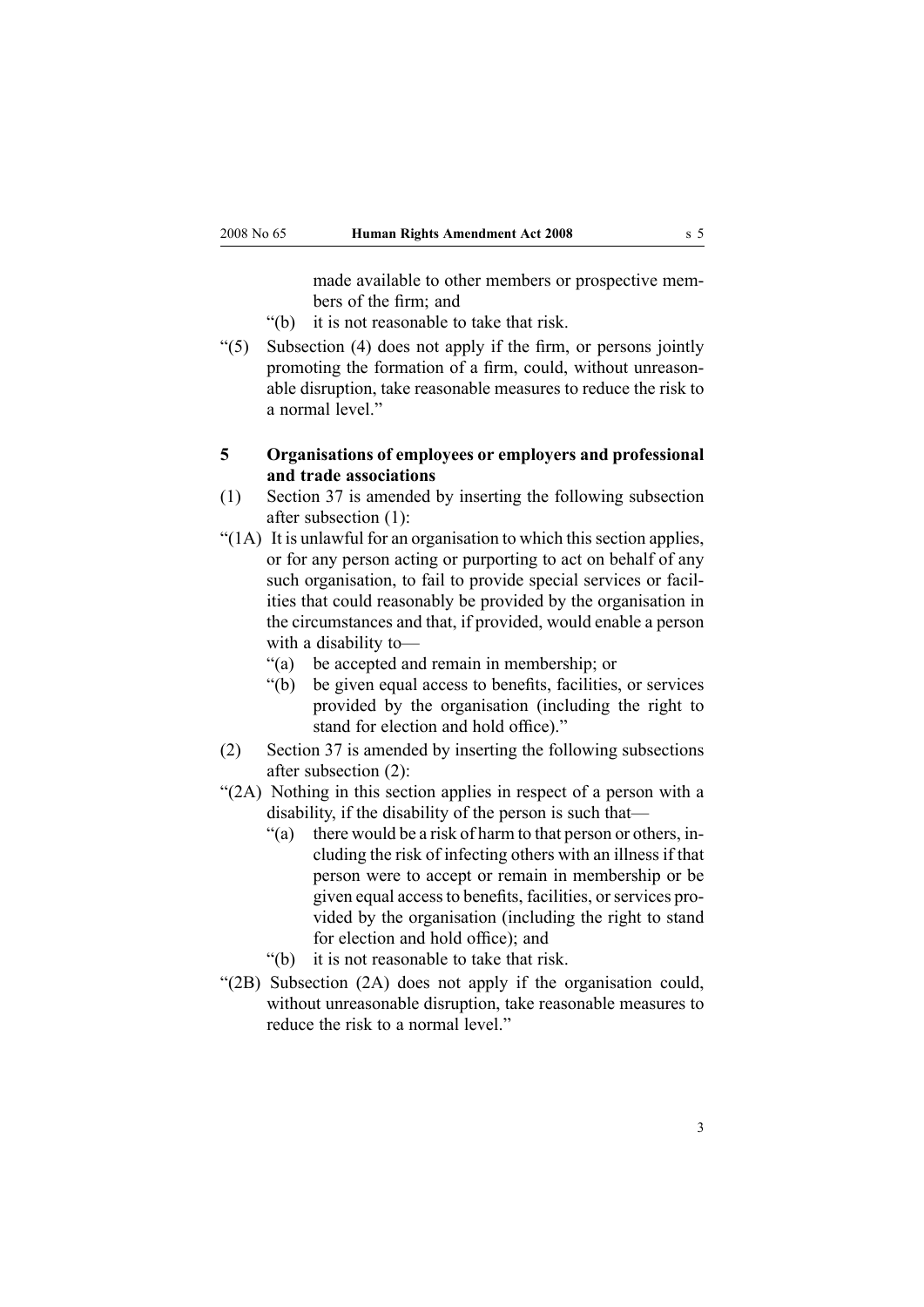# <span id="page-3-0"></span>**6 Exceptions in relation to qualifying bodies**

[Section](http://www.legislation.govt.nz/pdfLink.aspx?id=DLM304611) 39 is amended by inserting the following subsection after subsection (2):

- "(2A) For the purposes of applying subsection  $(2)(a)$  and  $(b)$ , an authority or body referred to in section 38 must,—
	- "(a) in the case of subsection  $(2)(a)$ , take account of whether a disabled person could perform the required duties if he or she was provided with special services or facilities that could reasonably be provided by an employer or by any other relevant person:
	- $'(b)$  in the case of subsection (2)(b), take account of whether the risk of harm referred to in that paragraph could be reduced to <sup>a</sup> normal level, without unreasonable disruption to an employer or to any other relevant person."

#### **7 Exceptions in relation to vocational training bodies**

[Section](http://www.legislation.govt.nz/pdfLink.aspx?id=DLM304613) 41 is amended by adding the following subsections:

- "(7) Nothing in section 40 makes it unlawful to fail to provide special services or facilities designed for <sup>a</sup> specified purpose if those special services or facilities cannot reasonably be provided in the circumstances.
- "(8) In subsection (7), <sup>a</sup> **specified purpose** means 1 or more of the following purposes:
	- "(a) to enable <sup>a</sup> person with <sup>a</sup> disability to undergo and remain in training; or
	- "(b) to provide <sup>a</sup> person with <sup>a</sup> disability with facilities or opportunities for training; or
	- " $(c)$  to provide a person with a disability with facilities or opportunities for training on no less favourable terms and conditions than would otherwise be made available."

#### **8 Further exception in relation to disability**

[Section](http://www.legislation.govt.nz/pdfLink.aspx?id=DLM304635) 56 is amended by adding the following subsection:

"(3) Nothing in section 53 makes it unlawful to fail to provide special services or facilities designed to make accommodation suitable for occupation by <sup>a</sup> person with <sup>a</sup> disability, if those special services or facilities cannot reasonably be provided in the circumstances."